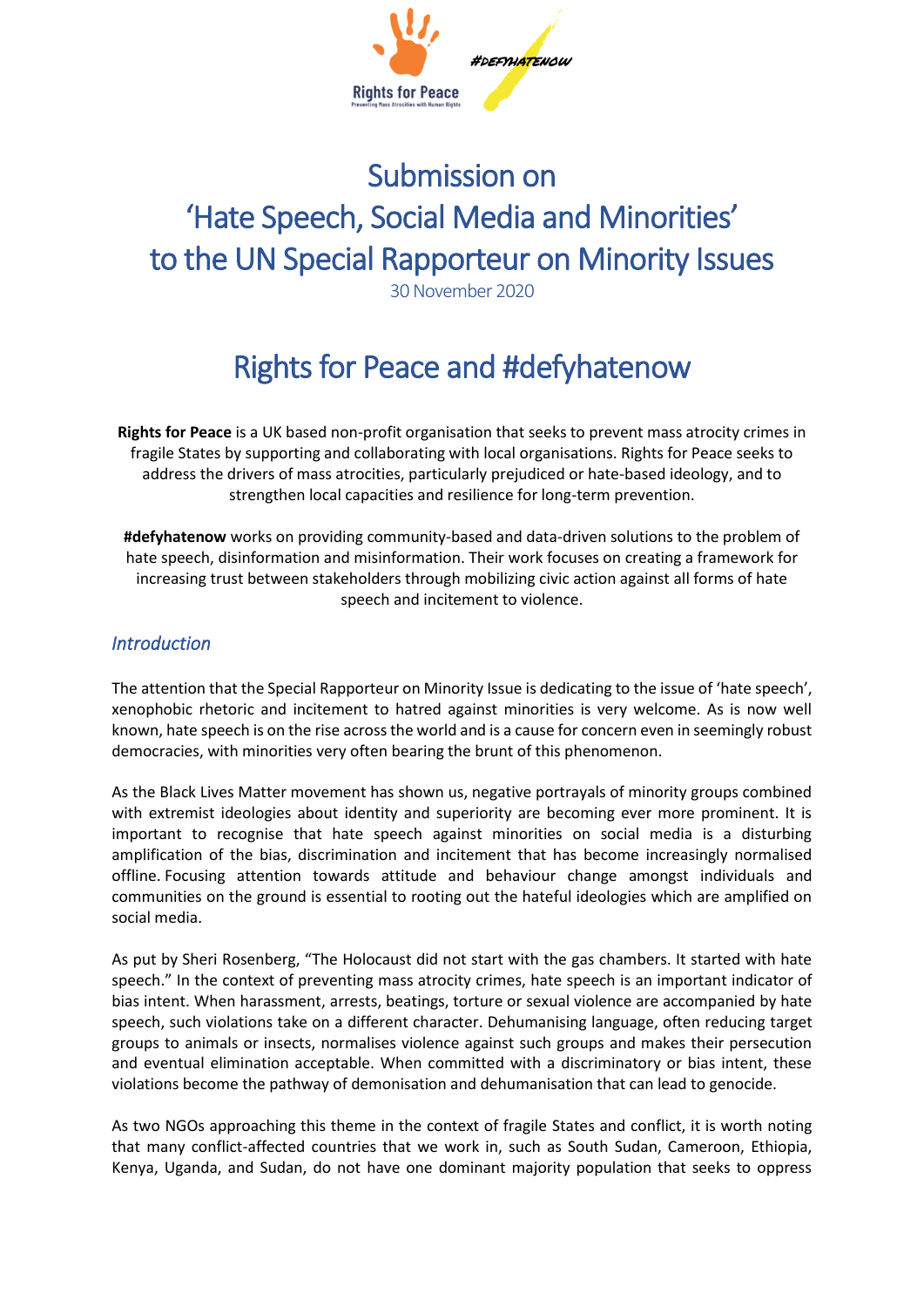

minority groups, as was the case with the Holocaust, Rwanda, Armenia or other genocides. Instead, these are multi-ethnic societies. Cameroon, for example, has over 250 ethnic and tribal groups – with dominant and non-dominant groups shifting depending on location. These conflicts are underpinned by political or military power struggles that manipulate and inflame diversity and pluralism among the various ethnic groups, rather than manage diversity peacefully. In these cases, such as South Sudan, where a 'dominant' majority tribe holds the Presidency and the opposition is led by a member of the 'secondary' tribe, ethnicity, tribal allegiance and minorities are used as political tools to influence power. In all cases, the work of #defyhatenow has shown that social media is used in an organised manner as a powerful weapon by both or all sides of the conflicts, to enhance power and influence and most often greatly exacerbating violence.

## *Annual disaggregated data on hate speech in social media, in particular targeting minorities*

Since its inception in 2014 and with greater visibility since 2016-17 as the second outbreak of civil conflict raged across South Sudan, #defyhatenow has researched, archived and tracked data on social media's impact on conflict. Viewed through the work of local organisations (grassroots communities, women's and youth organisations, refugee / internally displaced communities, social advocacy groups, journalists and a further broad range of civil society actors) resources and trainings have been developed to identify hate speech, incitement to violence, misappropriation of imagery from unrelated conflicts, targeted disinformation, hoaxes and other forms of threat aimed at individuals and communities on social media. Combined with localised data, case studies and increased understanding of the problem by international bodies including the UN, the number of beneficiary groups and organisations that have been able to embrace and incorporate #defyhatenow and related resources into life skills, media literacy and peacebuilding activities grew from just a handful (in and around Juba and major South Sudan towns) to dozens of communities across South Sudan and neighbouring countries where diaspora and refugee communities live.

By 2017, few if any conferences or trainings related to or dealing with IT skills, media development or peacebuilding did not incorporate social media and its role in conflict in the curriculum - whereas at the outbreak of war in 2013 in South Sudan this relationship was all but known or understood by the authorities and UN agencies charged with protecting civilians. Most significantly, many refugee communities have relied on #defyhatenow published hate speech mitigation OERs (Open Educational Materials) such as the comprehensive ['Social Media Hate Speech Mitigation Field Guide'](https://defyhatenow.org/defyhatenow-field-guide-cameroon/) developed in 2017 and implemented broadly in 2018, to counter the impact of social media influenced incitement to violence. As a way of developing mechanisms of peace, trust and mutual understanding amongst refugee and exile communities, local implementing organisations such YSAT (Youth Social Advocacy Team) located in Uganda's Rhino Camp refugee settlement [have been able to defuse explosive](https://africanarguments.org/2018/12/14/south-sudan-refugees-divided-peace/?fbclid=IwAR3LNb6jV9wpcpIaapfzUNznbsK0UXPayw_9LdaYxLeFGgSAc68O9063dgE)  [conflicts](https://africanarguments.org/2018/12/14/south-sudan-refugees-divided-peace/?fbclid=IwAR3LNb6jV9wpcpIaapfzUNznbsK0UXPayw_9LdaYxLeFGgSAc68O9063dgE) pitching ethnic and minority groups against each within the settlements. This form of refugee peacebuilding may be noted as essential for laying the groundwork of peaceful coexistence for returnees in their home regions, strengthening the understanding of and cooperation with minorities who before the conflict were being persecuted. Please see [here](https://defyhatenow.org/posters/) for some examples of #defyhatenow data and information.

## *Mechanisms and processes in place to remove, penalise or address hate speech in social media targeting minorities*

Online platforms and the growth of social media brings a challenging dimension to the regulation of hate speech and the protection of freedom of expression. Under the guise of preventing hate speech, governments have curtailed basic freedoms particularly in the run-up to and during election periods.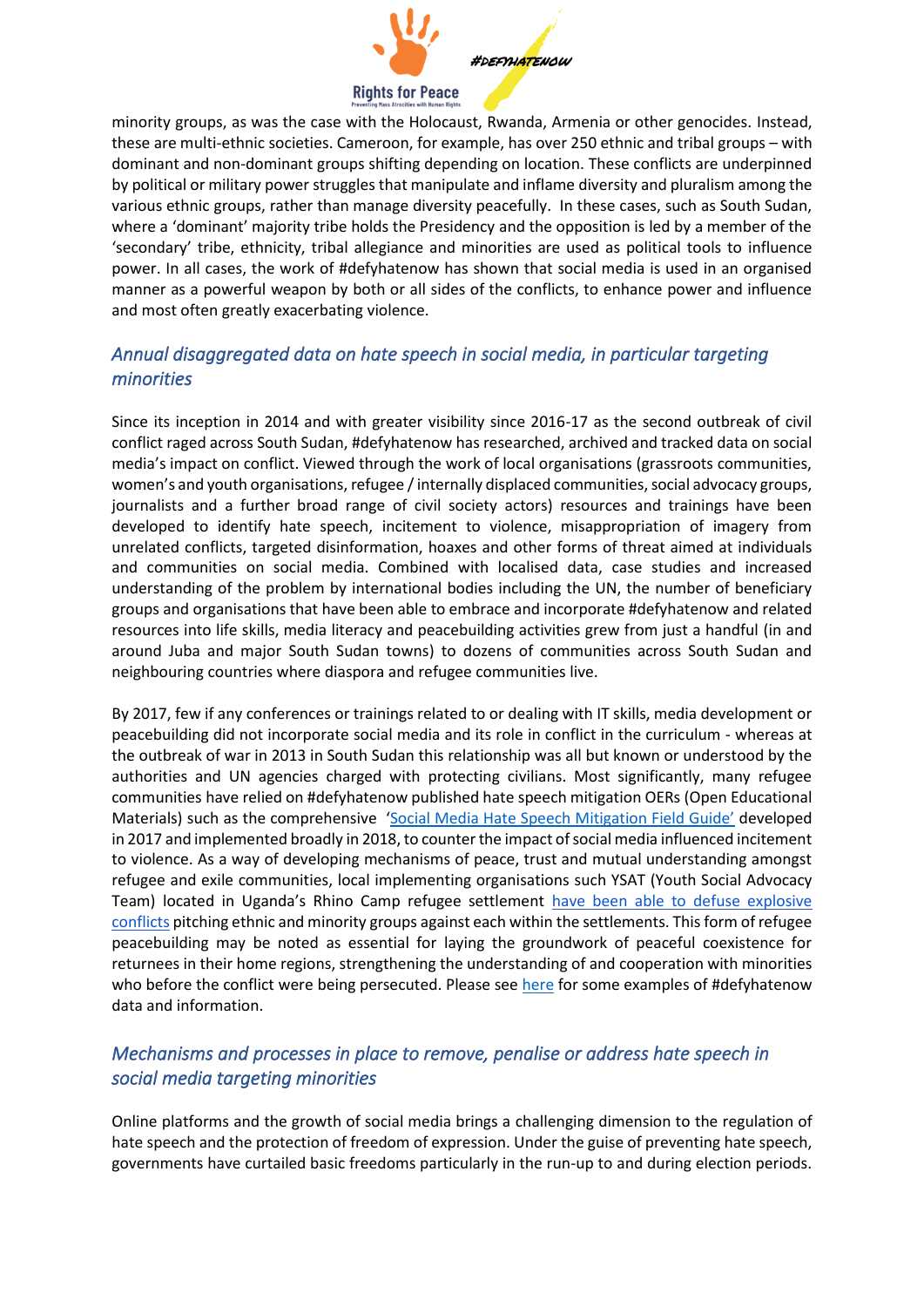

Rights for Peace's report "Hate Speech and Incitement of Violence: a Comparative Study of International Standards in the United Kingdom, Colombia, India, Kenya and Rwanda" provides an outline of relevant international, regional and national frameworks and mechanisms, including those related to the use of social media. In the UK, for example, the Metropolitan Police Service [created](https://www.wired.co.uk/article/police-online-hate-crime-hub-met-police) a new unit to investigate hate speech online, responsible for the "filtering and identification" of hate crimes online, before informing regional police forces who would take action. In Kenya, in July 2017 (ahead of the August 2017 election) the Communications Authority and the National Cohesion and Integration Commission implemented [online guidelines](https://ca.go.ke/wp-content/uploads/2018/02/Guidelines-on-Prevention-of-Dissemination-of-Undesirable-Bulk-and-Premium-Rate-Political-Messages-and-Political-Social-Media-Content-Via-Electronic-Networks-1.pdf) to reduce ethnic hate speech and online abuse, requiring that the administrators of social media pages moderate and control the content and discussions on their platform and give mobile service providers the power to block the transmission of political messages at their discretion. Please find more information [here.](https://www.rightsforpeace.org/reports)

## *Legal, institutional and policy challenges to address online 'hate speech', particularly incitement to discrimination, hostility or violence, on social media against minorities, as well as how specifically is it being addressed so as not to infringe freedom of expression*

Various international human rights provisions aim to counter hate speech and incitement to violence based on prejudice or discrimination. However, the notion of bias-motivated violations has not translated into international human rights or international criminal law. Whilst many provisions exist, these are fragmented across different treaties, resulting in:

- Diverse definitions of protected groups;
- Diverse mechanisms requiring different notions of legal standing, admissibility, and other procedures;
- Isolated incidents tending to be reported without being connecting with biased intent, or wider patterns of discrimination or dehumanisation.

The international human rights system has a key role to play in supporting the work of civil society organisations on the ground tackling hate speech, both online and offline. We recommend the following:

- Human rights reporting to and by treaty bodies and special mandates should seek to link hateful intent with other violations in order to provide a clearer picture of identity-based violence;
- That reporting of human rights violations and international crimes by treaty bodies and mandate holders should seek to incorporate a 'hate' or 'mass atrocity prevention' in their outlook;
- The importance of front-line organisations working to counter hate-speech should be further recognised, including with dedicated investment.

It is also necessary that States develop (or strengthen) clear and independent mechanisms for monitoring, investigating, sanctioning/prosecuting incidence of hate speech and incitement, both online and offline. Furthermore, alternative means of addressing the issue of hate speech and incitement to violence should be considered, whether through capacity building and the adoption of reconciliatory and/or restorative processes. There is also a need to put in place measures that can ensure the protection of victims from minority groups from reprisals. As these victims are often the least privileged in a society, when speaking out or sharing their experiences they face possible persecution from those responsible for the hate speech and atrocities inflicted on them.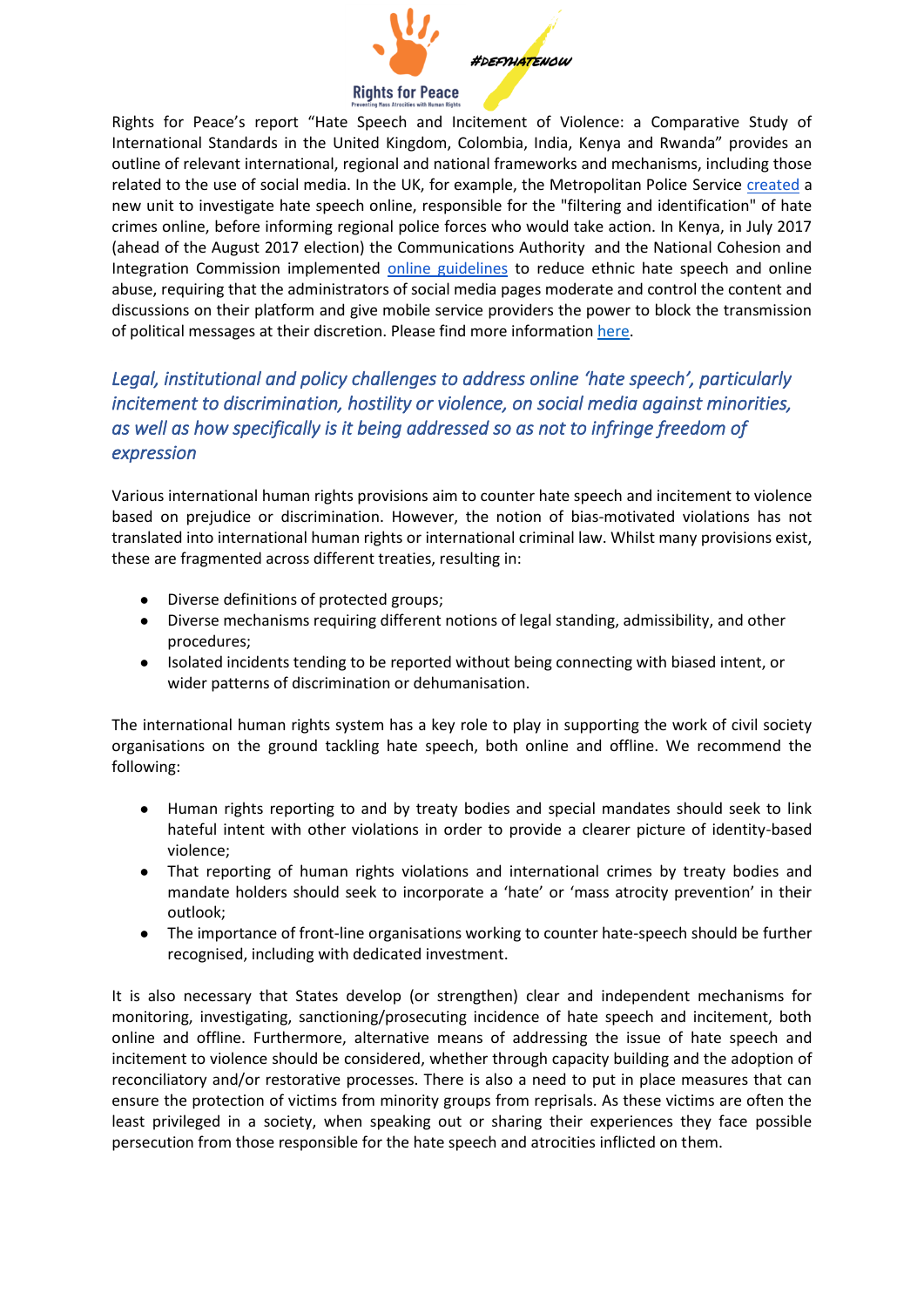

Online platforms and the growth of social media brings a challenging dimension to the regulation of hate speech and the protection of freedom of expression. Under the guise of preventing hate speech, governments have curtailed basic freedoms - particularly in the run-up to and during election periods.

In Cameroon, for example, a [new law](https://www.prc.cm/en/multimedia/documents/8027-law-2019-020-of-24-december-2019) relating to the fight against hate speech and tribalism was enacted on 24 December 2019. The amendment [included](https://www.journalducameroun.com/en/cameroon-paul-biya-enacts-law-to-punish-tribal-hate-specch/) the offence of 'Contempt of tribe or ethnicity', with imprisonment ranging for 1-2 years and fines from 300 thousand francs to 3 million francs. If the author of the hate speech is a public servant, leader of a political party, of the media, of a Non-Governmental Organisation or a religious institution, the punishment is doubled and the benefit of mitigating circumstances [shall not be given.](https://www.journalducameroun.com/en/cameroon-paul-biya-enacts-law-to-punish-tribal-hate-specch/) However, despite this seemingly positive enactment, the new law has been criticised for its lack of precision and definition of "tribalism acts" and "hate speech", as it c[o](https://cipesa.org/?wpfb_dl=322)uld be used to [suppress freedom of expression.](https://cipesa.org/?wpfb_dl=322) Although this law exists, there has been [no follow-up](https://cipesa.org/?wpfb_dl=322) for its implementation nationally, and perpetrators of hate speech are not being held to account.

The parameters for regulating and prohibiting freedom of expression online should be developed and implemented with due regard to international and regional frameworks. National legislation, policy and practice should not unduly interfere with protections guaranteed in human rights law.

## *Good practices to strengthen the participation of persons belonging to minorities and their representatives in the development of laws and policies dealing with hate speech and social media*

The participation of minorities in the development of laws and policies dealing with hate speech and social media is essential for several reasons. Firstly, as has already been stated, minorities bear the brunt of hate speech, both on social media and on the ground. Their lived experience of hate speech means that it is ethically, morally and strategically right that they should be the ones shaping, designing and delivering policies, laws and practices to combat it.

### **Good practices as identified by #defyhatenow:**

- The importance of front-line organisations working to counter hate-speech should be further recognised, including with dedicated investment.
- Collaborate with local organisations that have direct contact with the minority communities;
- Directly involve local facilitators as they understand the nuances and have lived experiences dealing with conflict mitigation;
- Involve the national and local media in activities as the media shapes narratives;
- Create continued collaborations and not one-off meet-ups, to ensure there is an ongoing conversation long after you leave;
- Whenever possible engage the target audience at their place of convenience. If not possible, always cater for travel costs related to activities you intend to hold;
- Including art in your activities as music, poetry and films has been shown to help express the emotions and struggles of the society it exists within, and inspires it to cope and overcome;
- Develop and create learning / training materials together with communities to ensure or support community ownership and use beyond initial frameworks of implementations (including providing easily shareable, license-free materials).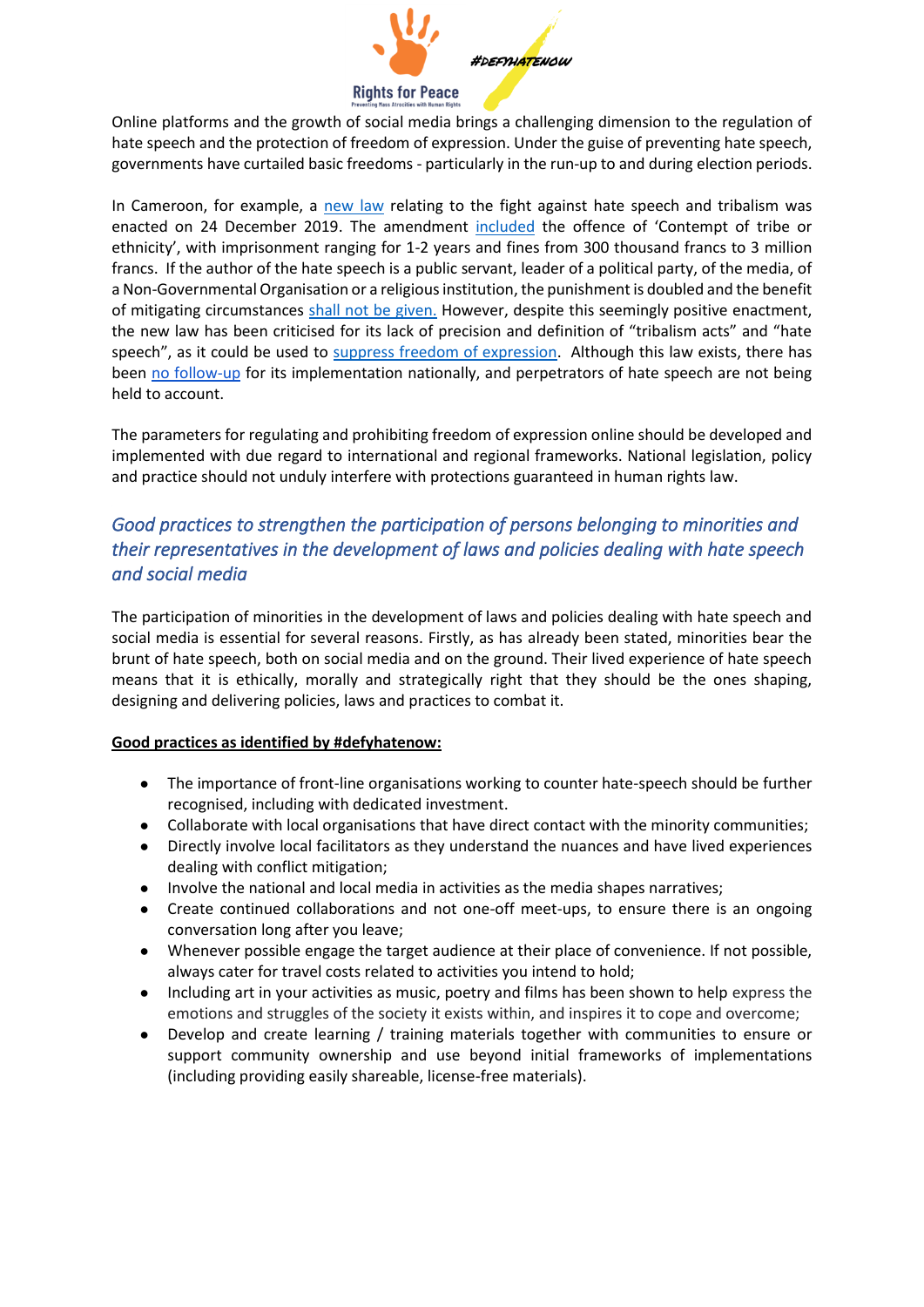

*Trainings and other initiatives to strengthen partnerships among various stakeholders and to build their capacity to address 'hate speech' against minorities specifically, especially incitement to discrimination, hostility or violence on social media platforms* 

Strengthening local capacities and resilience for long term prevention is key in tackling hate speech. Despite this essential fact, there is underinvestment in prevention work generally (even though Secretary General Antonio Guterres has [emphasised](https://www.un.org/press/en/2017/sc12673.doc.htm) that prevention is a priority), and underinvestment in grassroots human rights activism more specifically. The work of front-line civil society and human rights organisations in training, monitoring and undertaking advocacy to combat hate speech against minorities should be further recognised, including with dedicated investment.

#### **Rights for Peace trainings**

Rights for Peace's mission is to prevent and address the drivers of mass atrocity crimes, particularly prejudiced or hate-based ideology, and to strengthen local capacities and resilience for long term prevention. We do this through a two-pronged approach:

- 1. Legal Advocacy:
	- Monitoring violations and atrocities  $-$  starting with hate speech;
	- Research, analysis and advice on law reform;
	- Early intervention case work;
	- Advocacy on justice and mass atrocity prevention at national or international level.
- 2. Countering divisions by supporting the capacity development of human rights and peace building actors with:
	- Human rights education focused on hate-based violations and counter narratives based on universal rights;
	- Capacity development on countering hate speech and incitement with youth organisations and other actors such as community based organisations;
	- Supporting the development of local and national resilience strategies.

Rights for Peace has delivered a variety of trainings in Cameroon, Sudan and South Sudan, all with a focus on monitoring and reporting incitement to violence using international human rights frameworks. In October 2019, Rights for Peace co-facilitated a [week-long training](https://www.rightsforpeace.org/post/countering-hate-based-violence-in-south-sudan) for youth leaders on countering violence in their communities with the youth organisatio[n](http://www.ssypado.org/) [SSYPADO.](http://www.ssypado.org/) The project, funded by DFID's Jo Cox Memorial Fund, is strengthening leadership for youth leaders from opposing ethnic groups, as well as funding selected initiatives designed by the youth to counter hatred and divisions in their localities across South Sudan. In June 2020, Rights for Peace held [online workshops](https://www.rightsforpeace.org/writeforpeace) for South Sudanese youth, exploring identity-based biases and stereotyping alongside creative writing and storytelling. This was followed by a national youth [story writing competition:](https://www.rightsforpeace.org/writeforpeace) ["Write for Peace"](https://www.rightsforpeace.org/writeforpeace)  aiming to create new narratives of unity amongst youth. A book of the winning stories will be published in 2021.

Rights for Peace has also delivered training, with partners in Cameroon and Sudan, on Human Rights Standards & Hate Speech. These provide an understanding of the legal frameworks surrounding international human rights law and international criminal law relating to hate-based speech and incitement to violence, thereby equipping stakeholders in human rights and peace building on the ground to spot hate speech and address it using the right tools.

In our recent work, we have found two important challenges: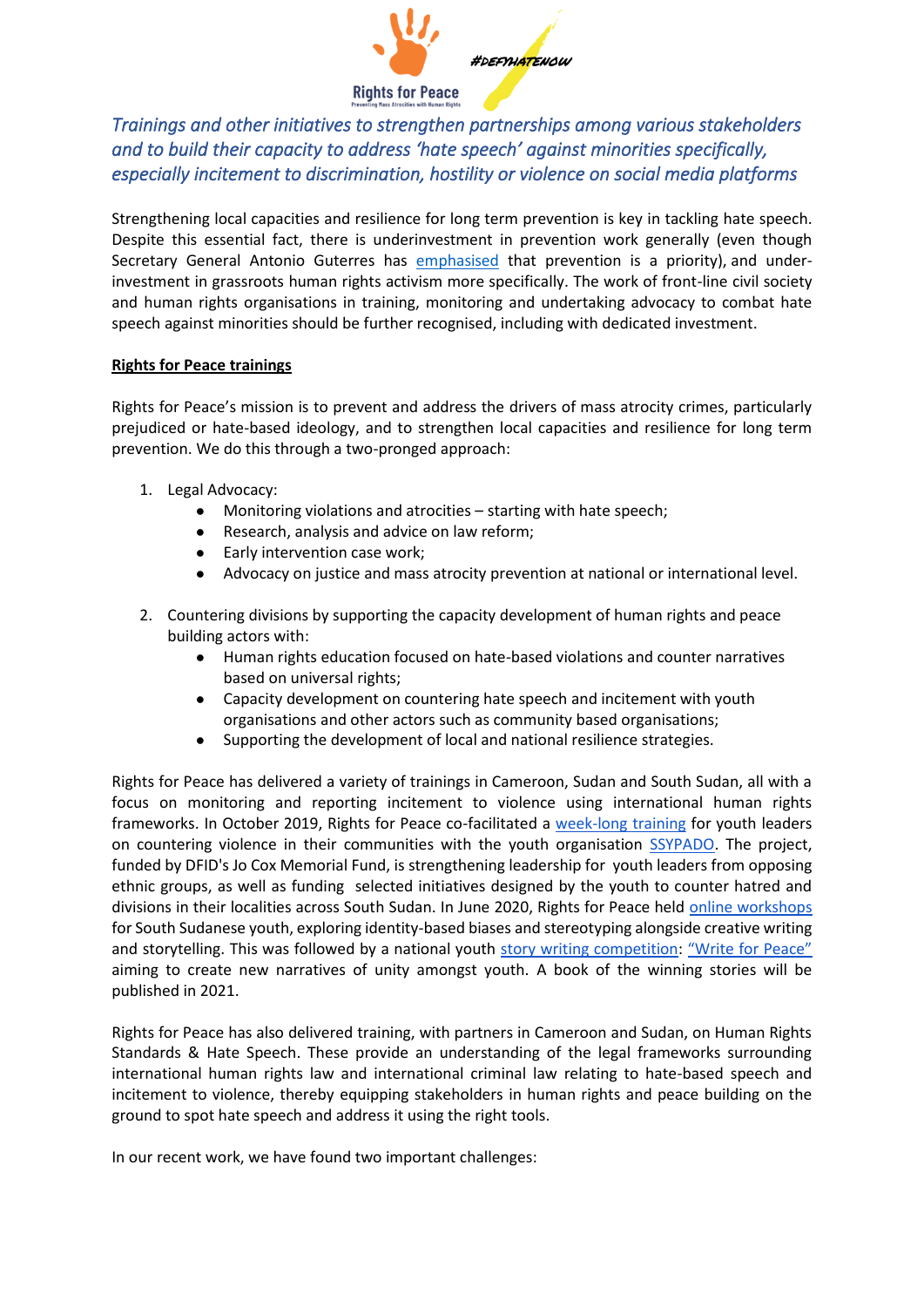

- 1. There is a widespread need to increase understanding of prejudice and identity to build local resilience to bias, and reinforce the capacities of those who are able to speak out;
- 2. There is a need to hold publicly to account those who incite discrimination, hostility and violence, such as State officials and politicians.

There is growing momentum for strengthening reporting mechanisms on hate speech and hate crimes. The Office for Democratic Institutions and Human Rights (ODIHR), part of the OSCE, has been publishing hate crime data from the OSCE's 57 participating States annually since 2006. Their information contains official hate crime data from government authorities, and hate incidents reported by civil society and international organisations. ODIHR then analyses and publishes the data by bias motivation and by country.

There is a clear need for similar initiatives, for example at the UN level, whereby a centralised entity could receive, collate and report hate speech and related hate crime data. This would allow such data to feed into early warning mechanisms for the prevention of mass human rights violations and genocide. In the case of the UN, such an function might be created as an evidenced based early warning component within the United Nations Office on Genocide Prevention and the Responsibility to Protect with a close reporting connection to the Security Council.

#### **#defyhatenow trainings**

#defyhatenow has focused its activities towards mobilising civic action to counter violent extremism online and offline. This has been enacted through the empowering of grassroots organisations through capacity building and activism towards the mitigation of hate speech both online and offline. From a methodological standpoint, our activities are focused on media, youth-led activities and trauma and healing activities.

Relating to the media, #defyhatenow has delivered a series of activities centered around what they refer to as #Media4Peace, through which the capacity of journalists for both national and community media is built and strengthened.

For national media, #defyhatenow (in collaboration with Africa Knowledge and Policy Centre (AKPC) and Data Cameroon) has built the capacity of journalists, bloggers and other media practitioners on conflict-sensitive reporting, content creation and agenda-setting that permits them play an important role in shaping views and behaviours aimed at counteracting hate speech content, especially towards minorities. These actors are trained to target online trends of hate speech, with a view to building a ripple mitigation effect offline. This has also been seen through campaigns such as the ThinkB4UClick campaign, aimed at reducing the spread of hate speech content.

With regards to community media, #defyhatenow worked with the Association of Broadcasters in Pidgin English using workshops to build the capacity of community journalists, as they have a better mastery of the prejudices and hate speech content of their different communities, their implications and the degree at which hate speech on minorities can incite violence.

As concerns youth-led activities, through #Act4Peace and #Teens4Peace initiatives, #defyhatenow has engaged youth leaders and youth-led civil society organisations across Cameroon and the countries it has been active in especially where there are with high concentrations of minorities.

On trauma and healing, #defyhatenow (in partnership with grassroots organisations like Hope Advocates and GIDICOM) has engaged victims of hate speech and violent extremism in a trauma and healing sessions to overcome the challenges related to the psychological ramifications of hate speech.